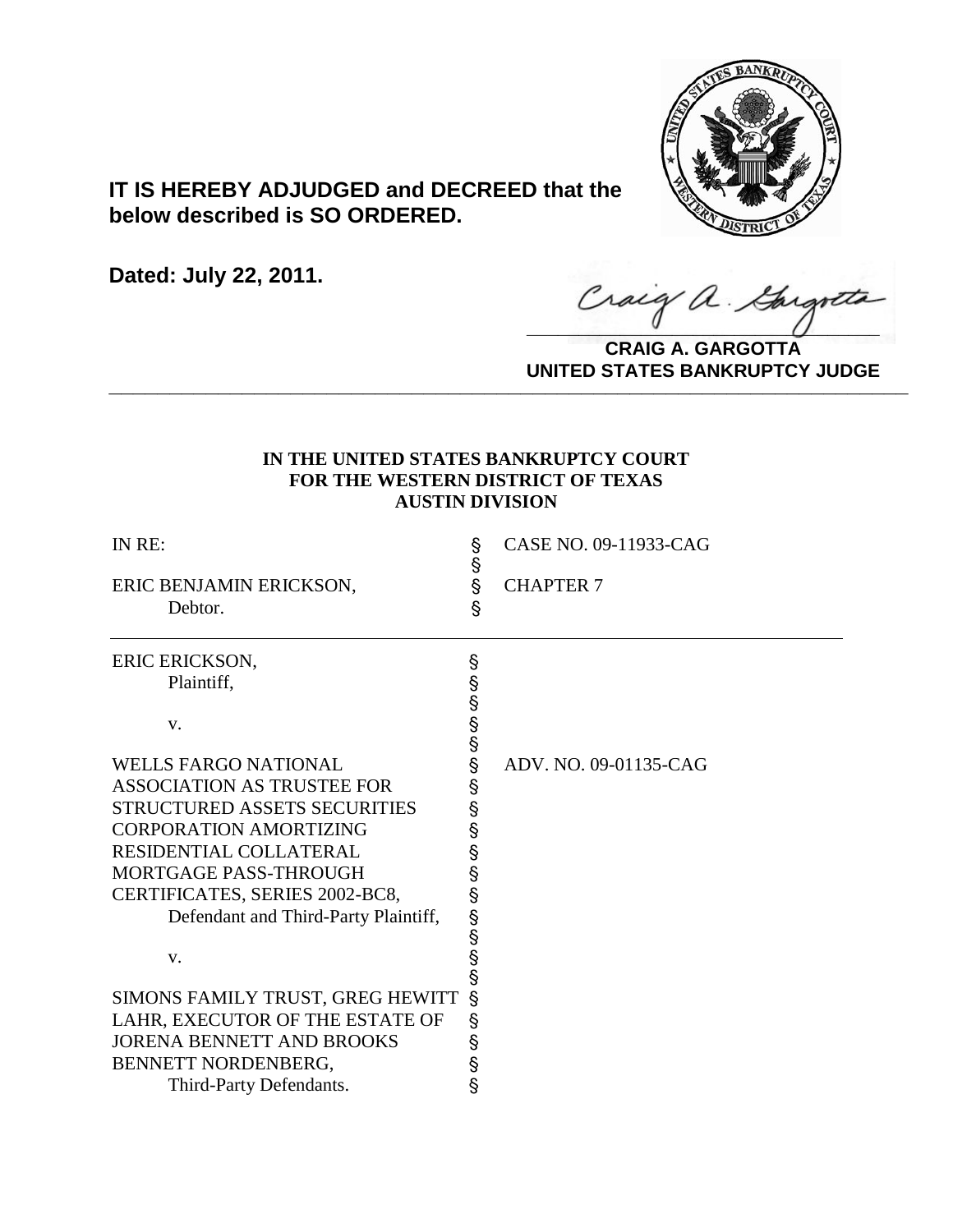## **MEMORANDUM OPINION ON DEFENDANT'S POST-TRIAL MOTION FOR AWARD OF ATTORNEYS' FEES**

Came on to be considered the above-styled and numbered adversary proceeding and, in particular, Defendant's Post-Trial Motion for Award of Attorneys' Fees filed on May 5, 2011 (docket no. 70). The Motion requests that the Court award reasonable attorneys' fees against the Plaintiff Eric Erickson. It further requests that post-petition attorneys' fees be awarded as a personal judgment against the Plaintiff. On June 15, 2011, the Court held a hearing on the motion and took the matter under advisement.

This Court has jurisdiction over this proceeding pursuant to 28 U.S.C. § 1334 and 28 U.S.C. § 157(b). Venue is proper under 28 U.S.C. § 1408(1). This is a core proceeding under 28 U.S.C. § 157(b)(2)(A). Venue is proper under 28 U.S.C. § 1408 and § 1409. This matter is referred to this Court under the District's Standing Order of Reference. The Court may enter findings of fact and conclusions of law under Federal Rules of Bankruptcy Procedure § 7052(a)(1). For the reasons stated herein, the Court finds that the Defendant's Motion should be DENIED.

## **FACTUAL BACKGROUND**

This adversary proceeding arises from a home equity note the Plaintiff obtained on February 3, 2000 from Option One Mortgage Corporation ("Option One") in the amount of \$320,000. In order to obtain the loan, Option One required the Plaintiff to sign an affidavit stating that the 3.37 acres in Travis County, Texas (the "Subdivision") used to secure the loan constituted Plaintiff's homestead. On July 27, 2000, the Plaintiff subdivided the property. On May 15, 2001, the Plaintiff borrowed \$400,000 from the Margaret Piper Herman Trust and CA Holdings LLC secured by the Second Lien Deed of Trust on the Subdivision. In the Second Lien Deed of Trust, the Plaintiff indicated that the Subdivision was not his homestead. The Plaintiff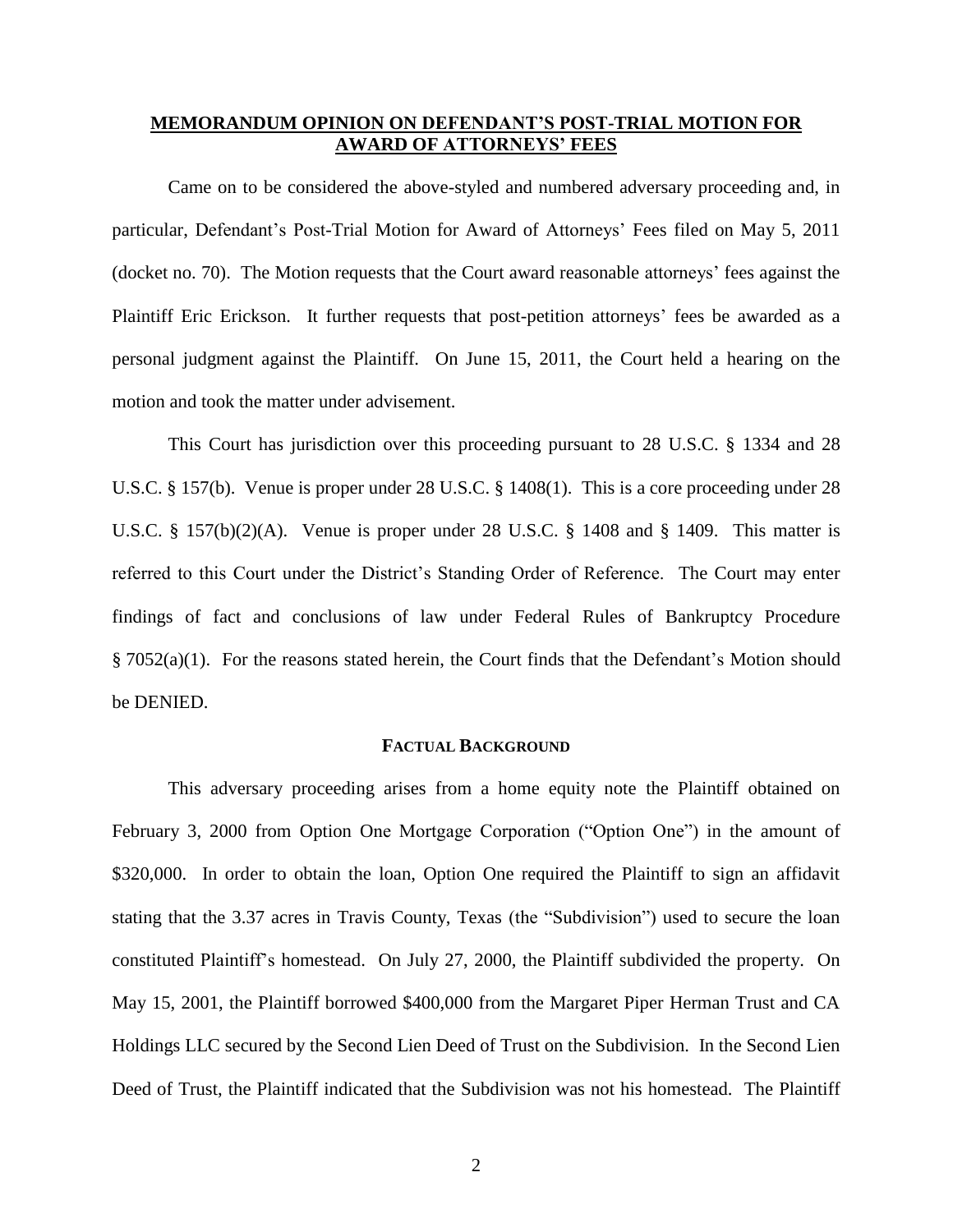also indicated that the Subdivision was not his homestead in the "Nonhomestead Affidavit and Designation of Homestead" he executed under oath in order to obtain the Second Loan. On May 15, 2001, the Plaintiff borrowed \$200,000 from the Oliver Pierson and Simons Family Trust using the Subdivision to secure the loan, and again represented that the Subdivision was not his homestead.

On August 9, 2002, the Plaintiff obtained \$931,000 through a home equity loan from Option One in order to refinance his existing indebtedness. The August 9th home equity loan was secured by a Deed of Trust encumbering Lot 1 of the Subdivision and, in order to obtain the loan, the Plaintiff swore in the Texas Equity Loan Affidavit that Lot 1 was his homestead. The proceeds of the \$931,000 Option One home equity loan were used to discharge the first, second, and third liens on the Subdivision.

On September 1, 2003, the Plaintiff borrowed \$203,000 from the Third-Party Defendants, secured by another Deed of Trust on Lot 1. In the Deed of Trust, the Plaintiff indicated that no part of the property was exempt from forced sale under the laws of Texas. The Plaintiff then borrowed \$20,000 from Jorena Bennett, secured by a Deed of Trust on Lot 1 on November 1, 2003. Again, the Plaintiff stated that no part of the property was exempt from forced sale under Texas law. On January 15, 2004, the Plaintiff borrowed an additional \$40,000 from Jorena Bennett, secured by a Deed of Trust on Lot 1, and again represented that the property was not exempt from forced sale under Texas law. Additionally, Erickson is the Defendant in another adversary proceeding in this Court, Case No. 10-01004, where the Plaintiff in that case, Majid Hemmasi, alleges that Erickson borrowed \$20,000 from him on October 14, 2004. In deciding to loan money to Erickson, Hemmasi alleges that he relied on Erickson's representation that Lot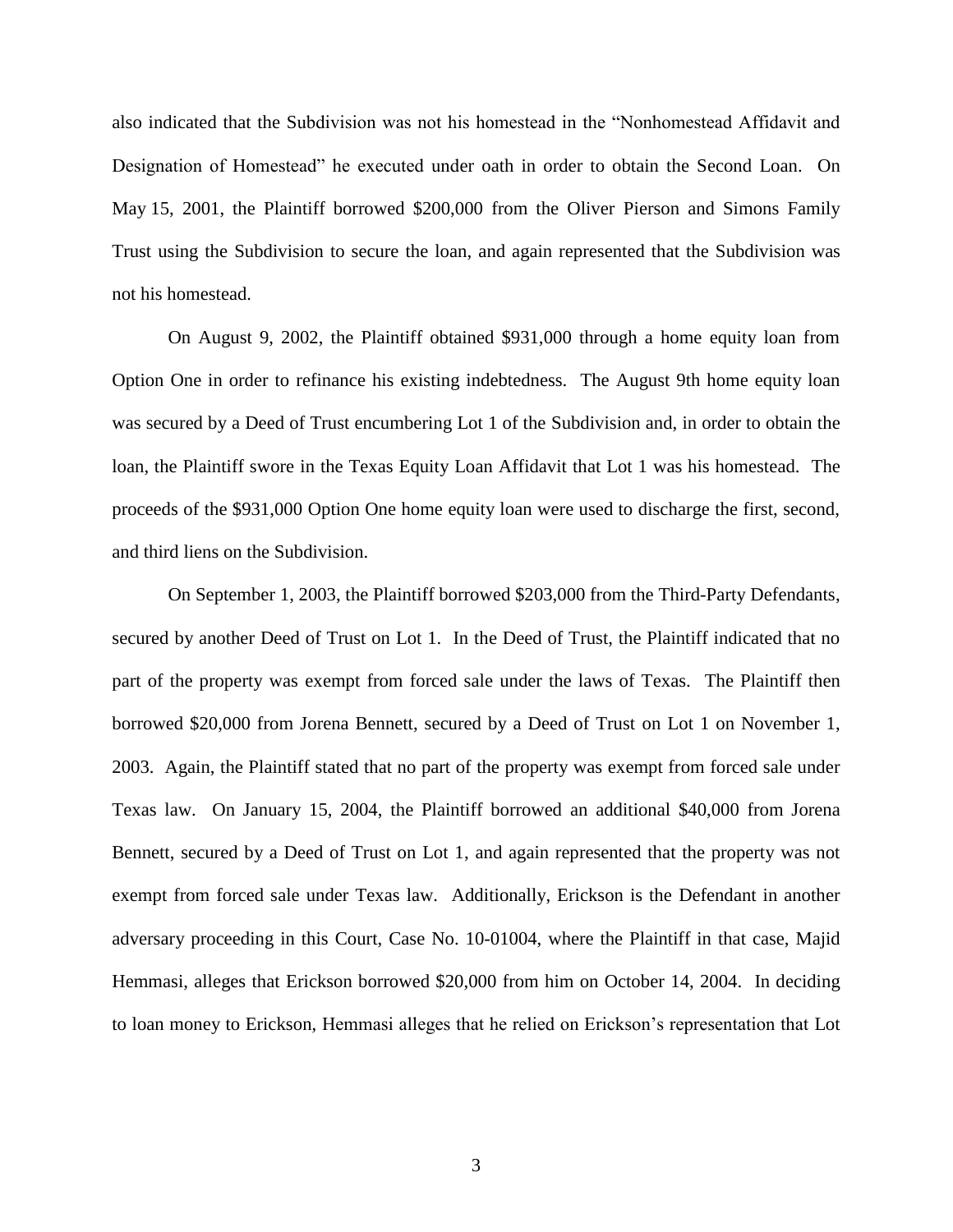1 of the Subdivision was not Erickson's homestead; thus, Lot 1 would not be exempt from forced sale under Texas law.

Each time the Plaintiff indicated that Lot 1 was not his homestead in order to borrow money, he asserted that he resided at 2002 Arthur Lane, Austin, TX 78704. The Plaintiff's mother, however, testified in a deposition that she lives at 2002 Arthur Lane and that the Plaintiff has not lived at that address since becoming an adult.

#### **PROCEDURAL BACKGROUND**

When the Plaintiff defaulted on the \$931,000 Option One home equity loan in 2005, an *in rem* foreclosure proceeding was commenced. To prevent the foreclosure, the Plaintiff filed suit in the 250th District Court in Travis County, Texas, and sought a declaratory judgment that the \$931,000 home equity loan is invalid. Due to an oversight by one of Wells Fargo's attorneys, Wells Fargo did not answer and the Plaintiff obtained a default judgment against Wells Fargo. Because Wells Fargo did not receive timely notice of the judgment, the trial court granted Wells Fargo's motion for a new trial and set aside the default judgment. On December 11, 2007, the state court entered an Order disposing of several of the Plaintiff's claims. Specifically, the Court found that:

- (1) Plaintiff's claim that the note and lien were unenforceable because paragraph 6(D) of the note provides for personal liability failed as a matter of law.
- (2) Plaintiff's claim that the note and lien were unenforceable because the principal amount of the note exceeds 80% of the fair market value failed as a matter of law.

4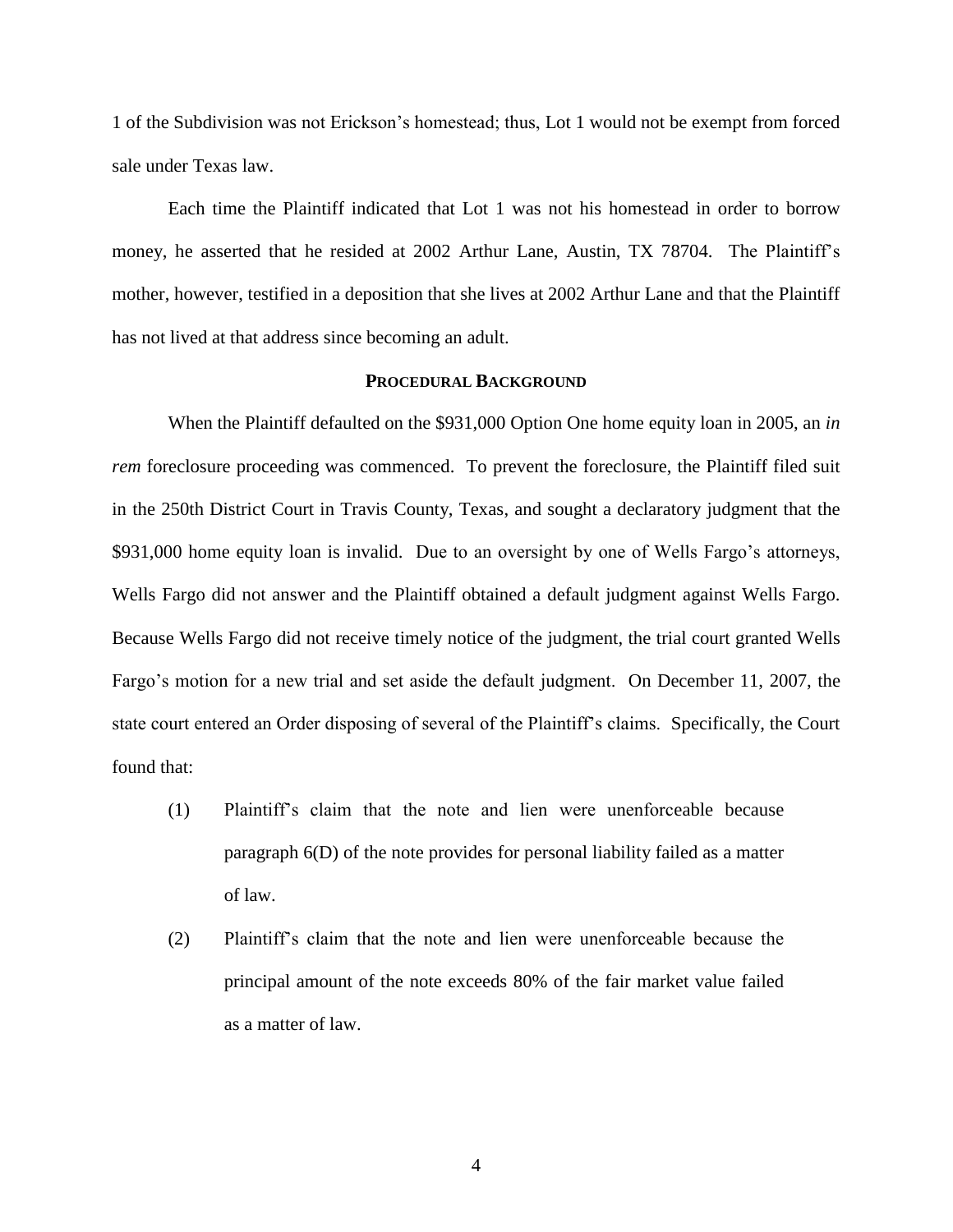- (3) Plaintiff's claim that the note and lien were unenforceable because Plaintiff was required to prepay interest on the date of closing so that the debt was not payable in equal monthly payments failed as a matter of law.
- (4) Plaintiff's claim that the note and lien were unenforceable because the loan did not say that it may not be accelerated because of a decrease in market value or because of a default on some other debt not secured by a lien on the homestead failed as a matter of law.
- (5) A genuine issue of material fact existed as to whether the Wells Fargo note is invalid under the Texas Constitution because the note was used to pay off the underlying second and third lien notes that were allegedly not authorized by Section  $50(a)(6)$  and Section  $50(e)$  of the Texas Constitution.
- (6) Plaintiff's claim that the note and lien were unenforceable because Plaintiff was not provided with the notice required by Section  $50(g)$  of the Texas Constitution failed as a matter of law.
- (7) Plaintiff's claim that the note and lien were unenforceable because Option One was not a qualified lender failed as a matter of law.
- (8) A genuine issue of material fact existed as to whether the Plaintiff received a copy of all the documents he signed at closing.
- (9) Plaintiff's claim that the note and lien were unenforceable because Plaintiff was not provided with notice of his right of rescission failed as a matter of law.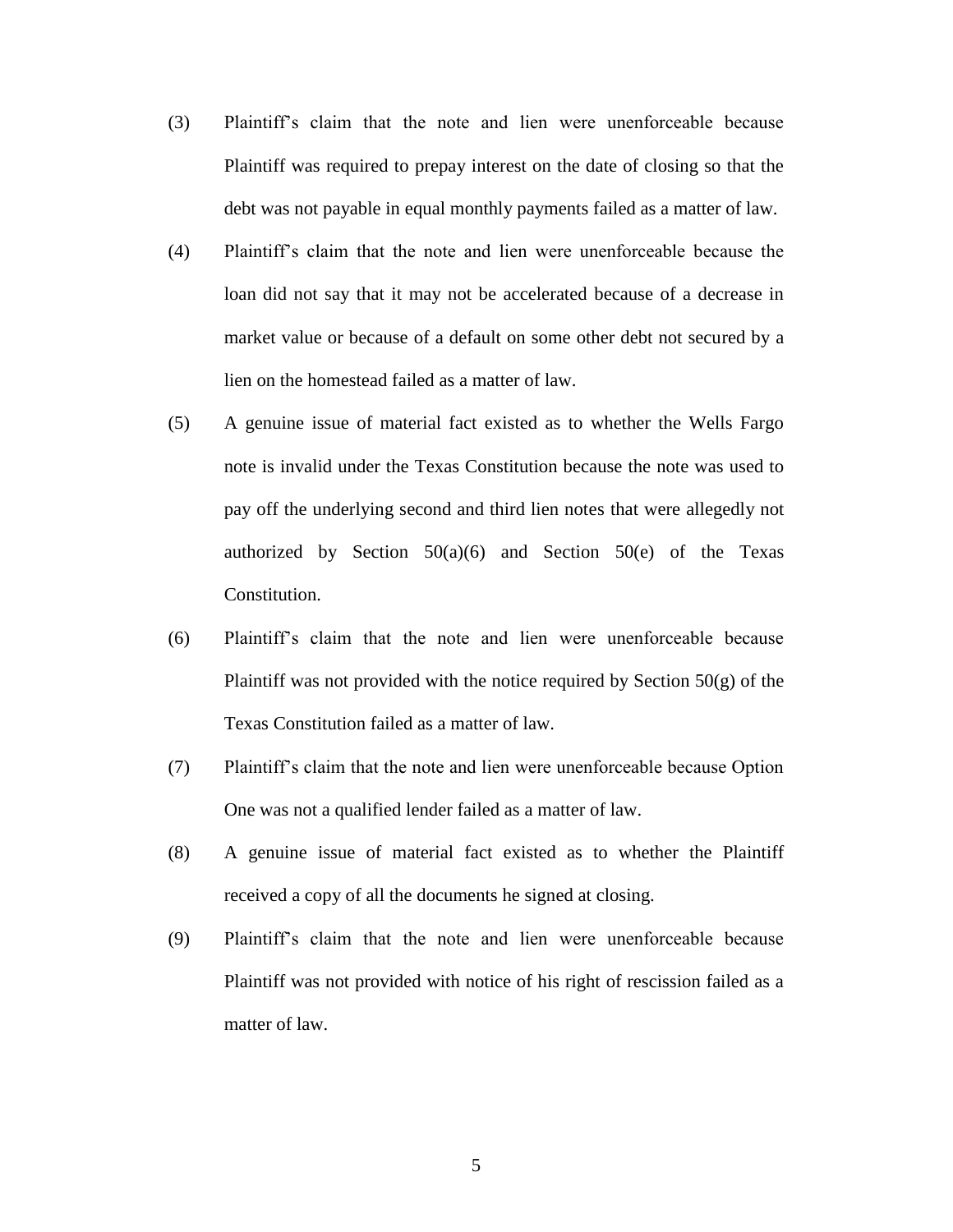(10) A genuine issue of material fact existed as to whether the liens of Margaret Piper Herman Trust and CA Holdings and Oliver Pierson and Simons Family Trust violated the Texas Constitution.

The state court set the remaining fact issues for jury trial in July 2009; however, on July 9, 2009, the Plaintiff filed for protection under Chapter 7 of the Bankruptcy Code. Thus, on September 25, 2009, the lawsuit between the Plaintiff and Wells Fargo was removed to this Court.

Prior to removal of the case, the parties stipulated to the following facts: (1) the note and lien were delivered to Wells Fargo; (2) Wells Fargo was the owner and holder of the note and lien; (3) the loan was closed at a title company by a closing agent; (4) Option One furnished the funds in the note and the funds were disbursed by a title company and applied in accordance with the Settlement Statement; (5) the proceeds were used to pay off the \$400,000 and \$200,000 liens; (6) the home equity loan to Plaintiff as evidenced in the note and deed of trust was in default and Plaintiff received notice of the default and failed to cure the default; (7) the indebtedness evidenced by the note and deed of trust was accelerated in accordance with the terms of the note and the law of acceleration for the amount due plus interest; and (8) as of June 19, 2009, the total amount due was \$1,371,948.92 plus daily interest of \$189.39. After removal, the Plaintiff filed a Fourth Amended Original Complaint (docket no. 11) reasserting that the note and lien are unenforceable because Wells Fargo failed to comply with Subsection X of Section  $50(a)(6)$  of Article XVI of the Texas Constitution and that the note and lien are unenforceable because the loan documents failed to comply with the Home Equity Rules of the Texas Constitution. Plaintiff also asserted in the Fourth Amended Original Complaint that the liens placed on the Plaintiff's homestead by Simons/Nordenberg violated Article XVI, Section 50 of the Texas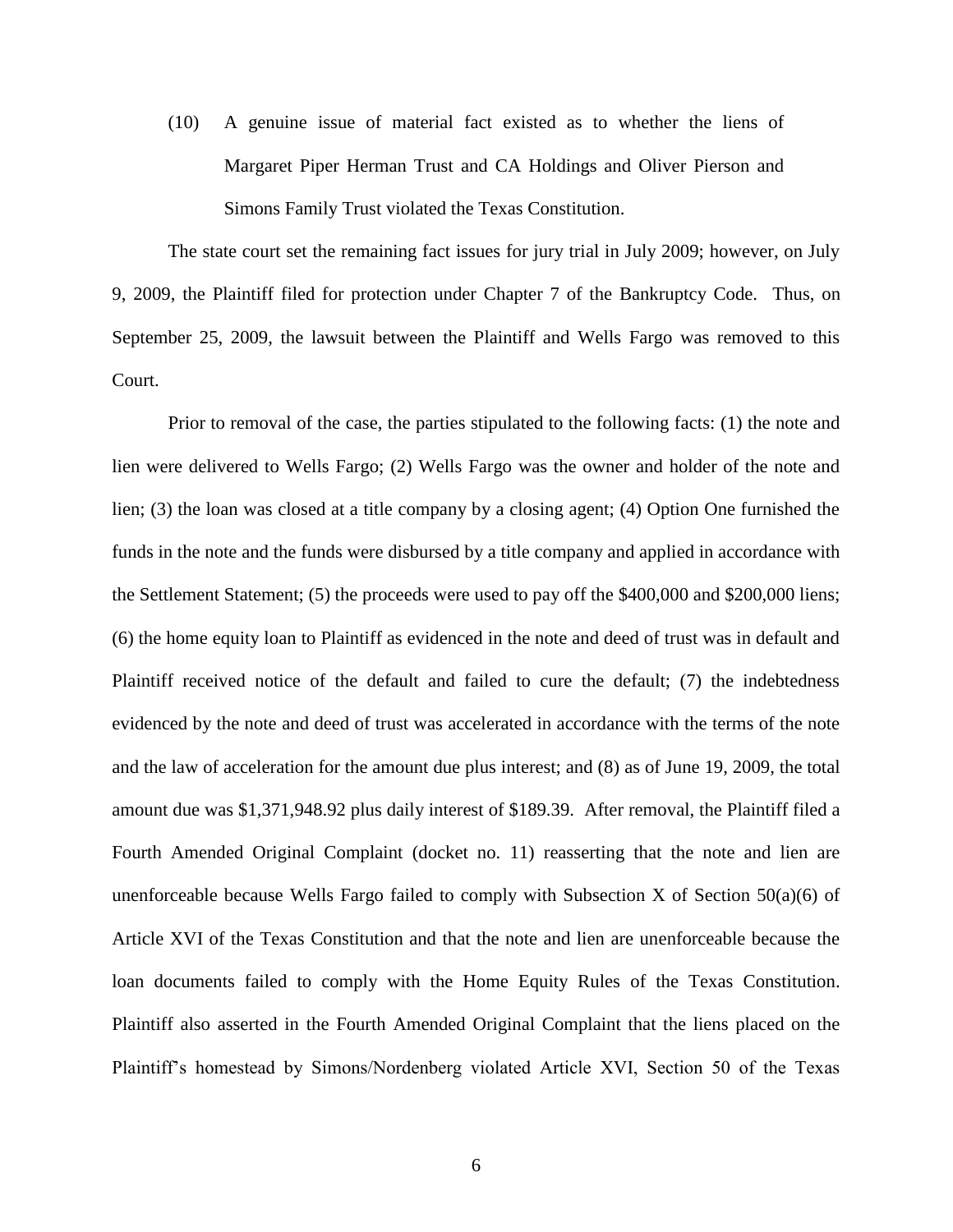Constitution. Wells Fargo answered and asserted a counterclaim against the Plaintiff asking the Court to declare that Wells Fargo is the beneficiary of a valid and enforceable lien against the property securing the payment of the home equity loan made to Plaintiff, including any reasonable and necessary attorneys' fees (docket no. 11). Wells Fargo also requested that the Court grant judicial foreclosure of its lien against the property and issue an order of sale. In the alternative, Wells Fargo asked the Court to declare and hold that it is entitled to a contractual and equitable subrogation lien against the property and grant judicial foreclosure of Wells Fargo's subrogation lien against the property and issue an order of sale.

This Court entered Judgment on May 19, 2011 (docket no. 76). Specifically, it held that:

- (1) Plaintiff's Fourth Amended Complaint was denied and the Plaintiff is granted a take nothing judgment.
- (2) Defendant Wells Fargo is the beneficiary of the August 9, 2002 Option One Mortgage Corporation home equity lien and related loan documents.
- (3) The August 9, 2002 Option One home equity lien and related loan documents are valid and enforceable.
- (4) The Defendant Wells Fargo shall recover from Plaintiff (*in rem*) in the amount of \$1,618,263.89 as of January 26, 2011, plus daily interest of \$189.39 for each day thereafter until paid, being the indebtedness due and owing on and secured by the August 9, 2002 Option One Mortgage Corporation home equity lien.
- (5) The automatic stay in Plaintiff's Chapter 7 case shall be lifted and Defendant Wells Fargo is granted an order of sale for judicial foreclosure of Defendant Wells Fargo's lien to be conducted in accordance with applicable Texas law on Lot One (1), THE ERICKSON SUBDIVISION.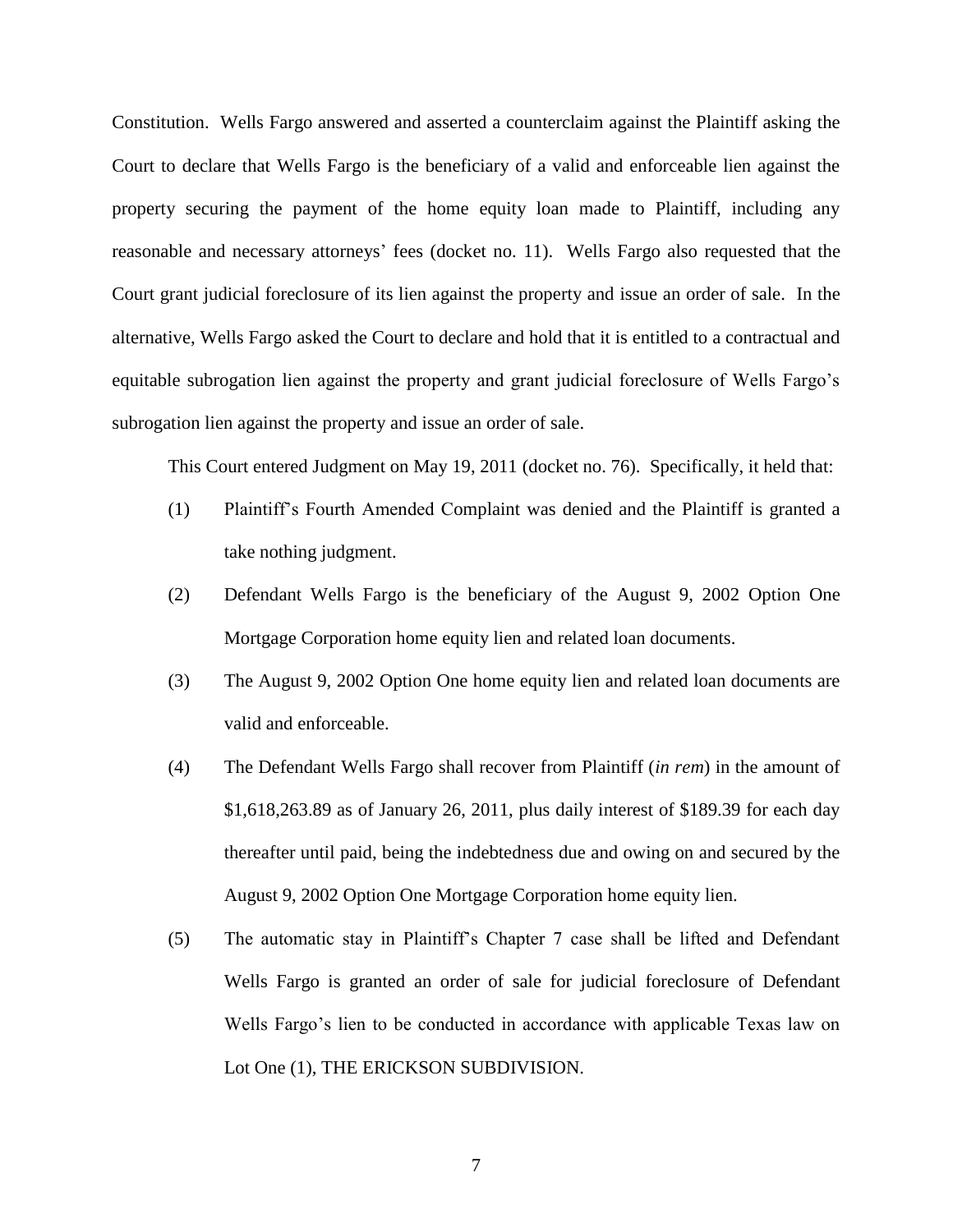- (6) Any and all claims for damages against Plaintiff which may be claimed by Third-Party Defendants are subordinate and inferior in priority to Defendant Wells Fargo's lien against the Property securing the \$931,000 home equity loan made to Plaintiff by Option One.
- (7) Third-Party Defendants' request that the Court enter a judgment declaring that the property subject to the Third-Party Defendants' lien is not Plaintiff's is DENIED.
- (8) Third-Party Defendants' cause of action for fraud is GRANTED.
- (9) Third-Party Defendants are entitled to damages to the extent of unpaid principal and accrued interest to the date of Plaintiff's petition on the loans that were executed by Third-Party Defendants and Plaintiff on September 1, 2003; November 1, 2003; and January 15, 2004.
- (10) Third-Party Defendants' cause of action for breach of contract is hereby DENIED.
- (11) The judgment is a final order, the effect of which is to make final this Court's orders on the dispositive motions.
- (12) The prevailing parties shall submit motions which state why they should be entitled to attorneys' fees pursuant to Federal Rule of Bankruptcy Procedure § 7054.
- (13) All other relief requested is DENIED.

Following the judgment, the Defendant Wells Fargo submitted a Post-Trial Motion for Award of Attorneys' Fees (docket no. 70). Wells Fargo asserts that Plaintiff Eric Erickson's fraudulent and uncooperative behavior throughout the course of the preceding litigation proves that he never intended to fulfill the terms of the loan he secured from Option One on August 9,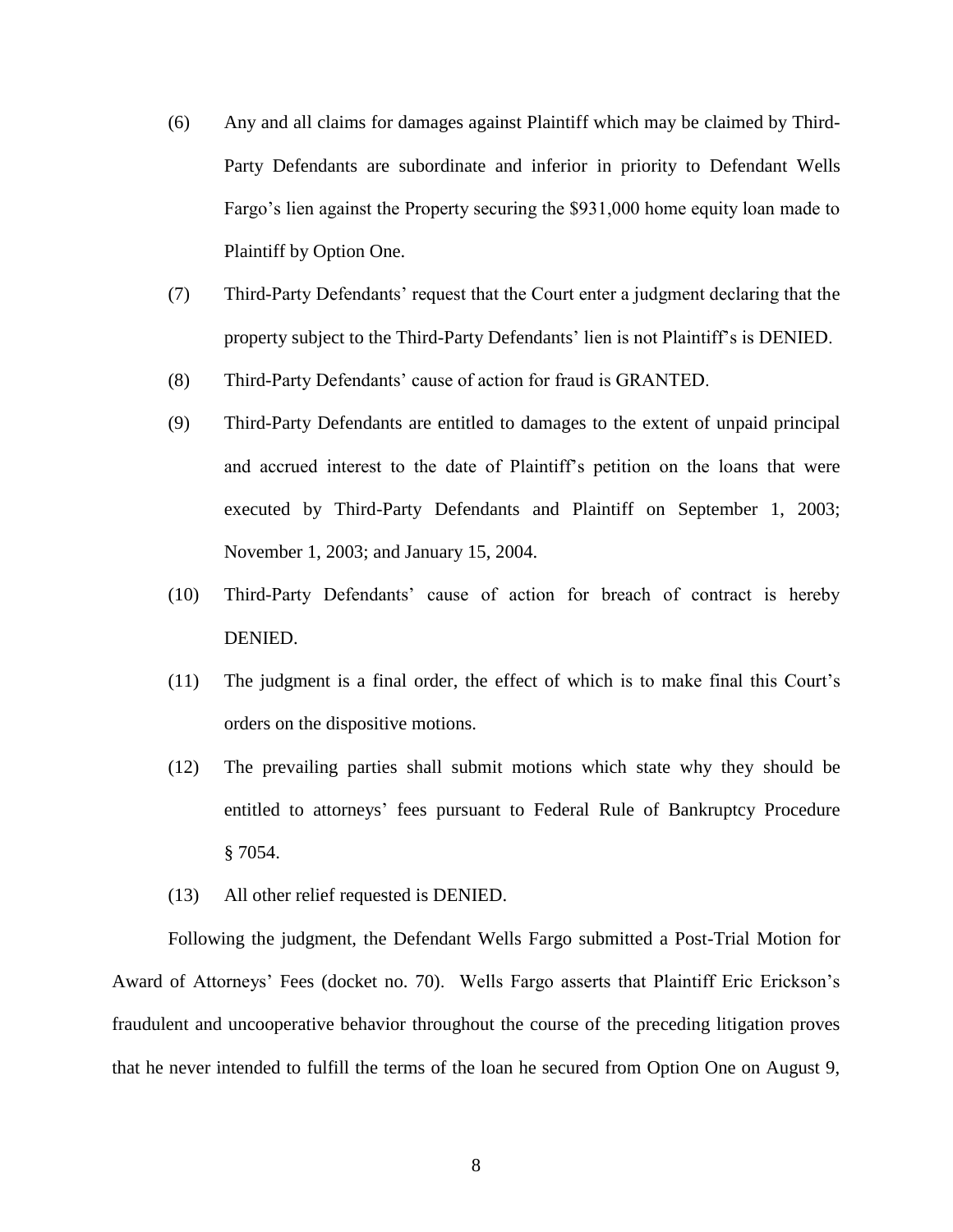2002. Wells Fargo contends that a lack of intention to perform on a contract constitutes actionable fraud, and that it is entitled to attorneys' fees as a personal judgment against Eric Erickson.

### **PARTIES' CONTENTIONS**

Defendant's Motion for Award of Attorneys' Fees contends that the amount of reasonable attorneys' fees incurred by Wells Fargo since the filing of Plaintiff's Chapter 7 Petition on July 9, 2009 should, in addition to being secured by the home equity lien against the property, be awarded as a personal judgment against Plaintiff. Defendant also contends that while Plaintiff did not commit fraud against the Defendant in order to obtain the loan on August 9, 2002, Plaintiff did engage in a scheme of fraudulent behavior that shows an intent not to fulfill the terms of his loan and therefore constitutes actual fraud in his dealings with Defendant. Furthermore, Defendant argues that Plaintiff's willingness to sign false affidavits without compunction, as well as his constantly changing and meritless legal claims, demonstrate sufficiently reprehensible behavior so as to warrant the punishment of awarding Defendant postpetition attorneys' fees as a personal judgment.

Plaintiff contends that the loan he obtained from Option One was a non-recourse loan and that Defendant cannot recover attorneys' fees from the Plaintiff unless the Defendant shows that the Plaintiff obtained the loan through actual fraud as required by the Texas Constitution. The Plaintiff also contends that the Defendant's claim for attorneys' fees is based on an obligation that was discharged at the time the Plaintiff filed for bankruptcy and that attorneys' fees are therefore not recoverable against the Plaintiff. Finally, the Plaintiff asserts that he never made a claim against the home equity note held by Wells Fargo and that none of the attorneys' fees were therefore incurred in defense of the note.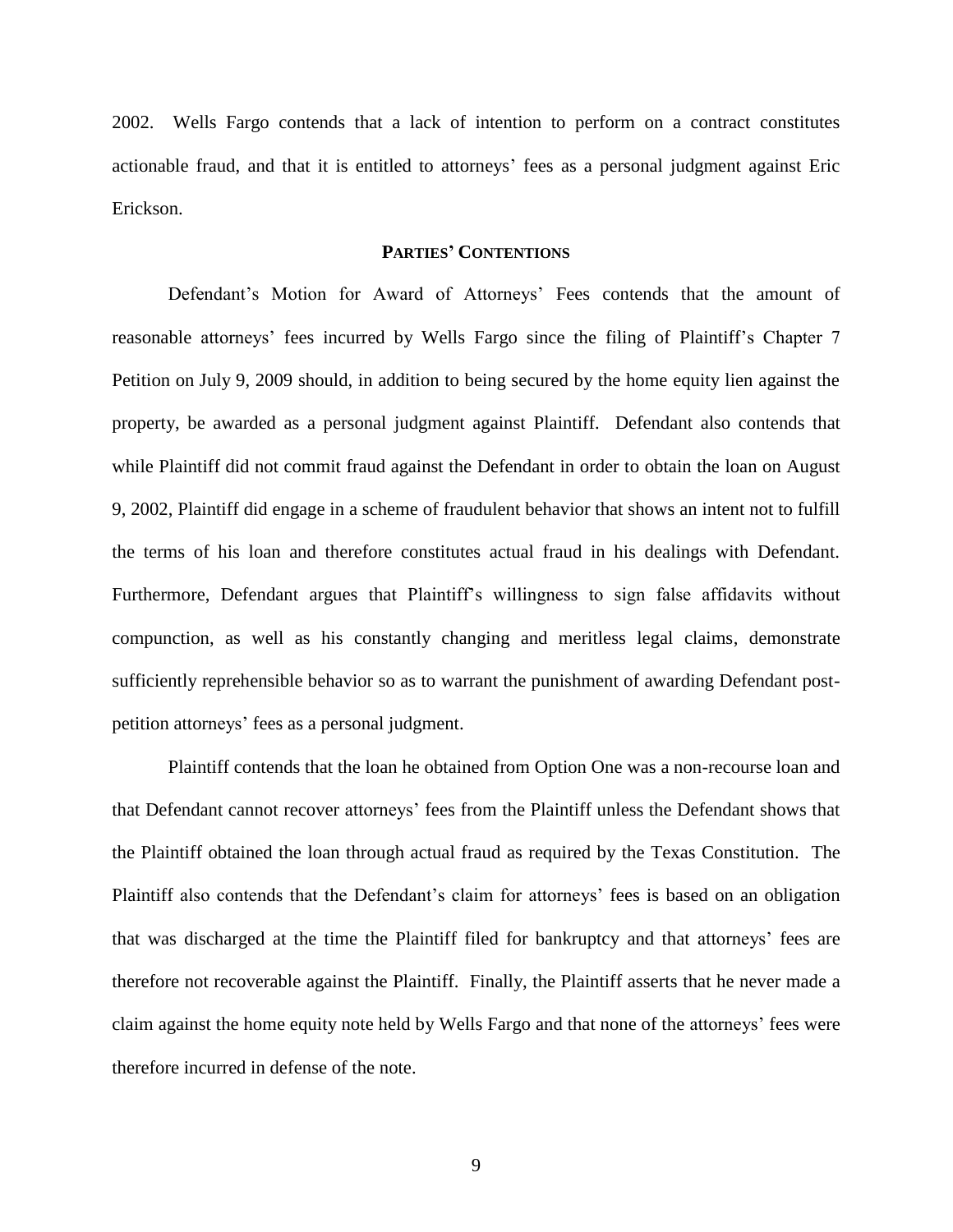#### **LEGAL ANALYSIS**

The Court declines to find that reasonable post-petition attorneys' fees should be awarded as a personal judgment against Eric Erickson. In Texas, attorneys' fees are recoverable for a valid claim founded on a contract. TEX. CIV. PRAC. REM. CODE § 38.001(8) (West 2008). The Texas Supreme Court has held that a note holder can recover attorneys' fees incurred in overcoming defenses presented by the borrower to reduce or prevent collection because the attorneys' fees were necessary to recover on a contract. *Varner v. Cardenas,* 218 S.W.3d 68 (Tex. 2007). In the instant case, the Plaintiff sought to prevent collection on the note by filing suit and claiming that the note and lien against his property were unenforceable. The attorneys' fees that the Defendant incurred in presenting its subsequent defenses and counterclaim were therefore necessary to collect on the promissory note. Moreover, Paragraph 6(D) of the Home Equity Note authorizes recovery of attorneys' fees by Wells Fargo in enforcing the Note. The Defendant is therefore entitled to reasonable attorneys' fees. However, because the loan obtained by the Plaintiff was a home equity loan, post-petition attorneys' fees cannot be awarded as a personal judgment against the Plaintiff.

As the Defendant points out, some jurisdictions have permitted an award of post-petition attorneys' fees as a personal judgment against a debtor who has filed a petition for bankruptcy. *See In re Ybarra*, 424 F.3d 1018 (9th Cir. 2005); *In re Sure-Snap Corp.*, 983 F.2d 1015 (11th Cir. 1993); *In re Hadden*, 57 B.R. 187 (Bankr. W.D. Wis. 1986). For instance, in *Hadden* the court held that attorneys' fees incurred by a debtor when the debtor voluntarily continued to pursue pending litigation, following the filing of a petition for relief under Chapter 7, created a nondischargeable post-petition debt. 57 B.R. at 190. The court based its holding on the rationale that a debtor is provided a fresh start through bankruptcy, and that "[i]f the debtor chooses to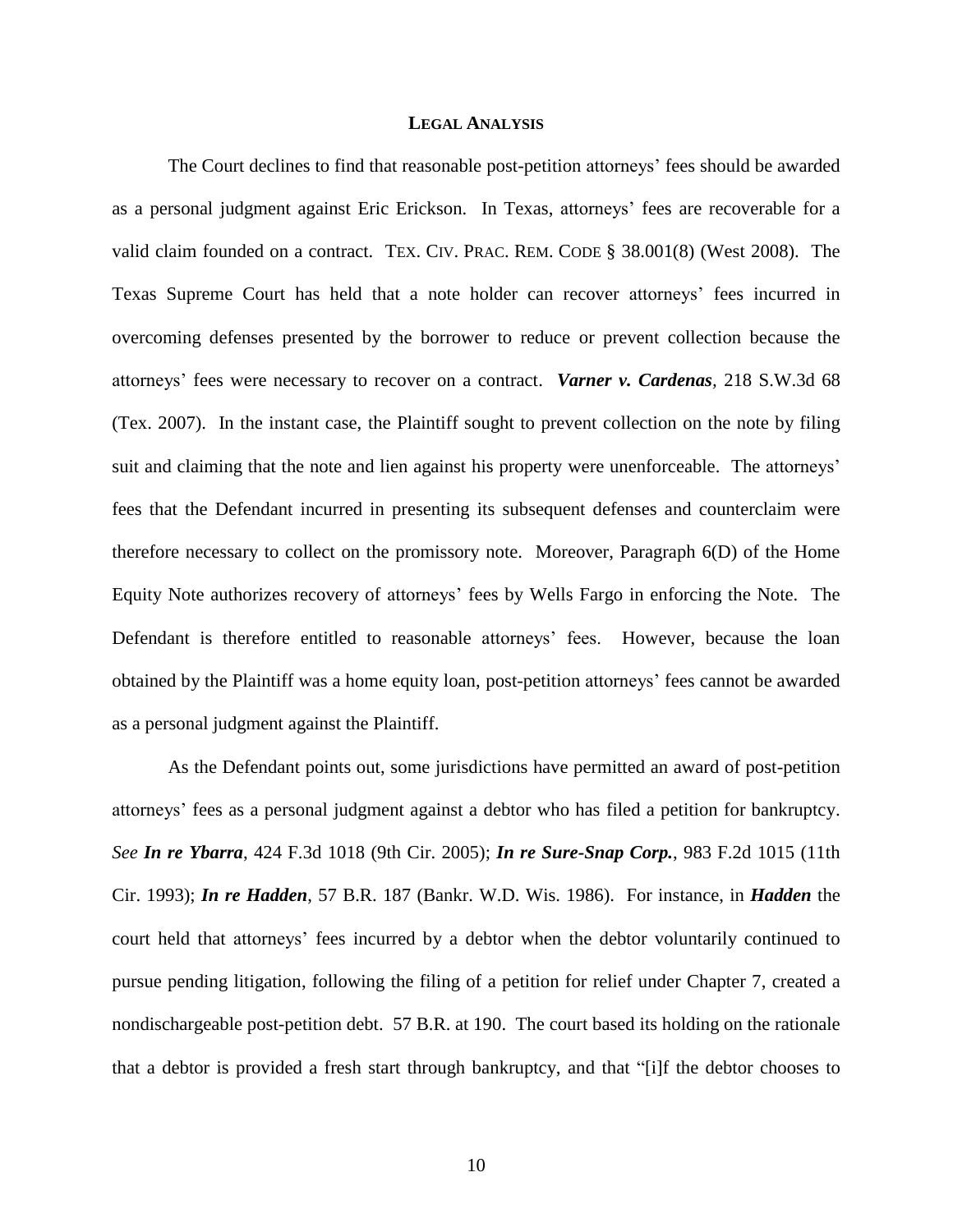enjoy his fresh start by pursuing pre-petition claims which have been exempted, he must do so at the risk of incurring the post-petition costs involved in his acts." *Id.*

A conclusion similar to the one in *Hadden* cannot be reached in the instant case, however, because of restrictions that the Texas Constitution places upon home equity loans. *See* TEX. CONST. art. XVI,  $\S$  50(a)(6). The Texas Constitution protects homestead properties from forced sale "(a) for the payment of all debts except for  $\dots$  (6) an extension of credit that  $\dots$  (6) is without recourse for personal liability against each owner and the spouse of each owner, unless the owner or spouse obtained the extension of credit by actual fraud." TEX. CONST. art. XVI, §  $50(a)(6)(C)$ . This provision means that a defendant may recover reasonable attorneys' fees through the sale of the collateral in a foreclosure sale when collecting on a home equity loan, but may not seek to recover attorneys' fees and costs from the debtor in his individual capacity. *In re Mullin*, 433 B.R. 1, 18 (Bankr. S.D. Tex. 2010). This Court has already lifted the automatic stay in Plaintiff's Chapter 7 case and granted Defendant an order of sale for judicial foreclosure (docket no. 76). It has also found that Lot One (1), THE ERICKSON DIVISION, is the Plaintiff's homestead (*Id.*). While this Court did grant the Third-Party Defendants' cause of action for fraud, this Court did not find that Erickson had been fraudulent in his dealings with Option One so as to secure the home equity note on August 9, 2002 (*Id.*). Given the forced sale of the homestead and the absence of the finding of fraud, therefore, the Defendant should have no recourse to personal liability against the Plaintiff. *See* TEX. CONST. art. XVI, § 50(a)(6)(C).

The Defendant contends, however, that the Plaintiff did engage in fraud in securing the home equity note from Option One, and that the Defendant is therefore exempt from the restrictions imposed by Subsection C of Section 50(a)(6) of Article XVI of the Texas Constitution, and can have recourse to personal liability. To support its claim, the Defendant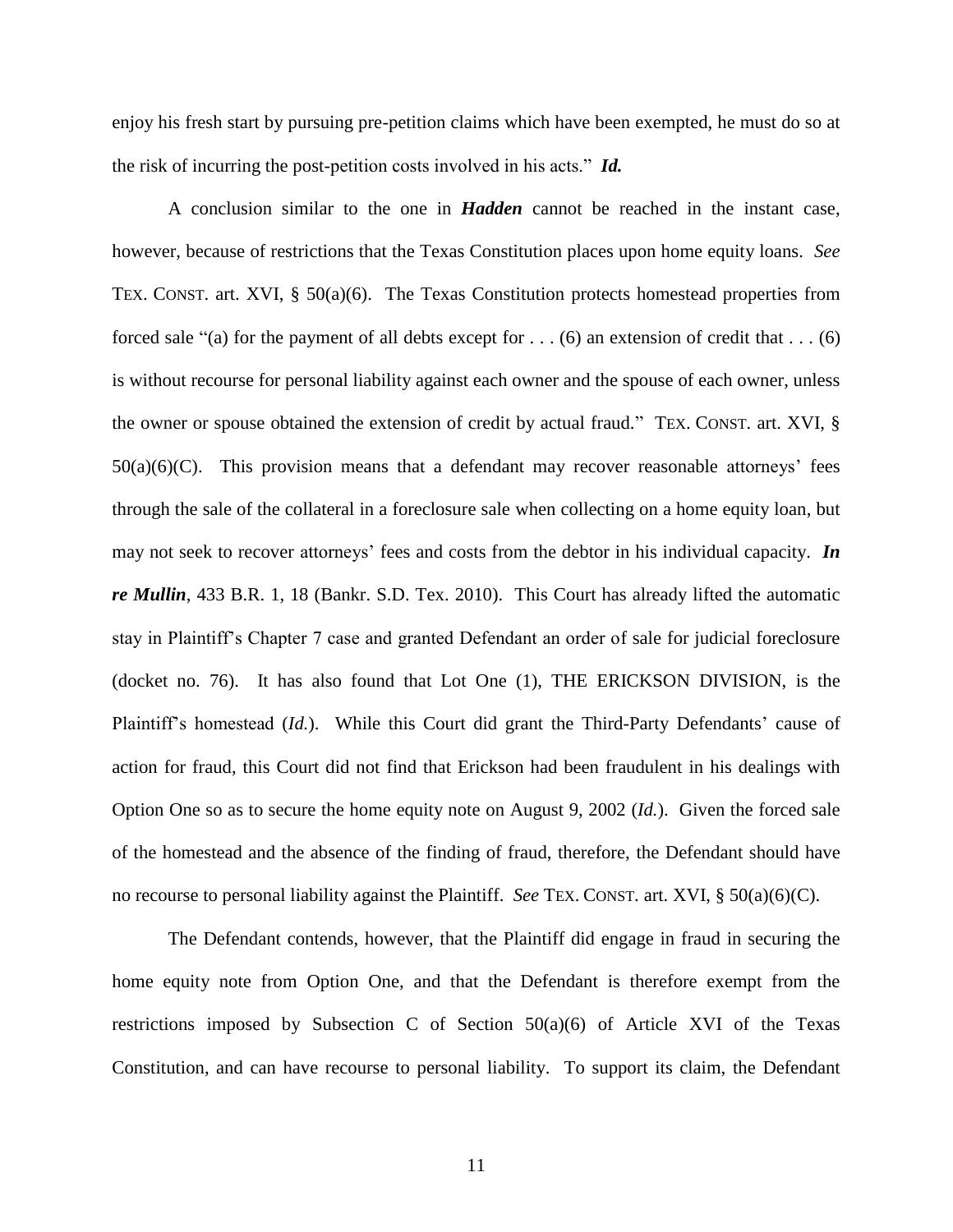argues that the Plaintiff's behavior, when considered as a whole, constitutes a serial predatory scheme to defraud lenders, including Wells Fargo. The Defendant also asserts that a lack of intention to perform on a contract constitutes actionable fraud.

The plain text of Subsection C of Section  $50(a)(6)$  of Article XVI of the Texas Constitution, however, requires that the owner must have obtained the extension of credit (which this Court takes to mean the actual August 9th home equity loan from Option One) through actual fraud in order for the note holder to have recourse to personal liability. Again, this Court did not make a finding of fraud with respect to Plaintiff's conduct in securing the home equity note from Option One, and it has already ordered that all other relief requested is denied (docket no. 76). Moreover, the Defendant had ample opportunity to amend its pleading to include a claim of fraud, but it failed to do so. This Court therefore refuses to make a finding of fraud based solely on evidence of the Plaintiff's unsavory conduct before and during litigation because doing so would extend the fraud exemption in Subsection C of Section 50(a)(6) of Article XVI of the Texas Constitution beyond its rational meaning.

The authority that the Defendant uses to support its claim that a lack of intention to perform on a contract constitutes actionable fraud, similarly fails to provide a sufficient basis for this Court to find that the Plaintiff's actions in securing the home equity note constituted fraud. In *Stanfield v. O'Boyle*, the Texas Supreme Court held that there was sufficient evidence to show that the defendant had no intention to convey real estate to the plaintiff as the two parties had agreed and that his conduct therefore amounted to actionable fraud. 462 S.W.2d 270, 272 (Tex. 1971). To reach this conclusion, the Court relied upon evidence of the defendant's actions and representations pertaining to the specific agreement in dispute. *Id***.** It did not, as the Defendant asks this Court to do here, infer actionable fraud from a "scheme" of fraudulent